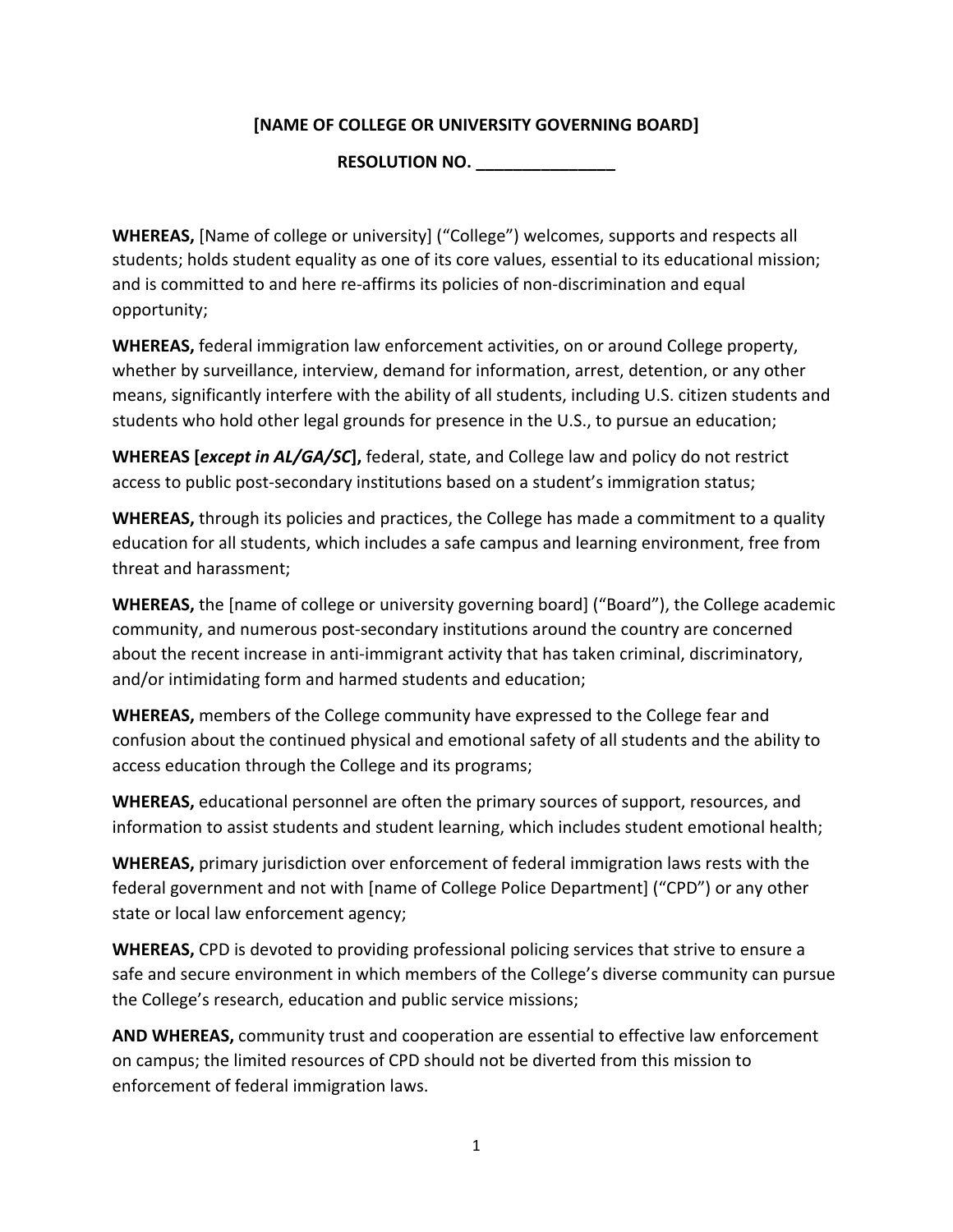**NOW, THEREFORE, BE IT RESOLVED** that the U.S. Immigrations Enforcement Office ("ICE"), state or local law enforcement agencies acting on behalf of ICE, or agents or officers for any federal, state, or local agency attempting to enforce federal immigration laws, are to follow the attached College Policy, which is incorporated in this Resolution, to ensure the College meets its commitment to provide student education in a safe and stable learning environment;

**BE IT FURTHER RESOLVED,** that the Board declares the College to be a Safe Zone for its students, meaning that the College is a place for students to learn and thrive, free from threat or intrusion, and to seek assistance, information, and support related to any immigration law enforcement that interferes with their learning experience; the attached Policy is intended to protect the safety and security of our students, faculty, staff, and broader College community;

**BE IT FURTHER RESOLVED,** given the likelihood of substantial disruption to the educational setting posed by the presence of ICE or state or local law enforcement agencies acting for ICE, any request by ICE or other immigration enforcement agents to visit campus should be presented to the Chancellor's Office for review as to whether access is permitted by law, a judicial warrant is required, or any other legal considerations apply; this review should be made expeditiously, but before any immigration law enforcement agent or officer appears on campus;

**BE IT FURTHER RESOLVED,** in its continued commitment to the protection of student privacy, the College shall review its record-keeping policies and practices to ensure that no data is being collected with respect to students' immigration status or place of birth unless required by law;

BE IT FURTHER RESOLVED, should ICE or other immigration law enforcement agents request any student information, the request should be referred to the Chancellor's Office to ensure compliance with Family Educational Rights and Privacy Act ("FERPA"), student constitutional privacy, standards for a judicial warrant, and any other limitation on disclosure; this review should be conducted expeditiously, but before any production of information is made;

**BE IT FURTHER RESOLVED,** CPD shall not contact, detain, question or arrest an individual solely on the basis of suspected undocumented immigration status or to discover the immigration status of an individual, nor request information about immigration status from crime victims or witnesses;

**BE IT FURTHER RESOLVED,** CPD shall not detain an individual in response to an immigration hold request from ICE, or any other law enforcement agency enforcing federal immigration law;

BE IT FURTHER RESOLVED, the College shall post this Resolution on its website and in usual oncampus posting locations and distribute it to College faculty, staff, students, and major vendors using usual means of communication;

BE IT FURTHER RESOLVED, the Board directs the Chancellor to review College policies and practices regarding bullying and communicate to faculty, staff, and students the importance of maintaining a bullying-free environment for all students;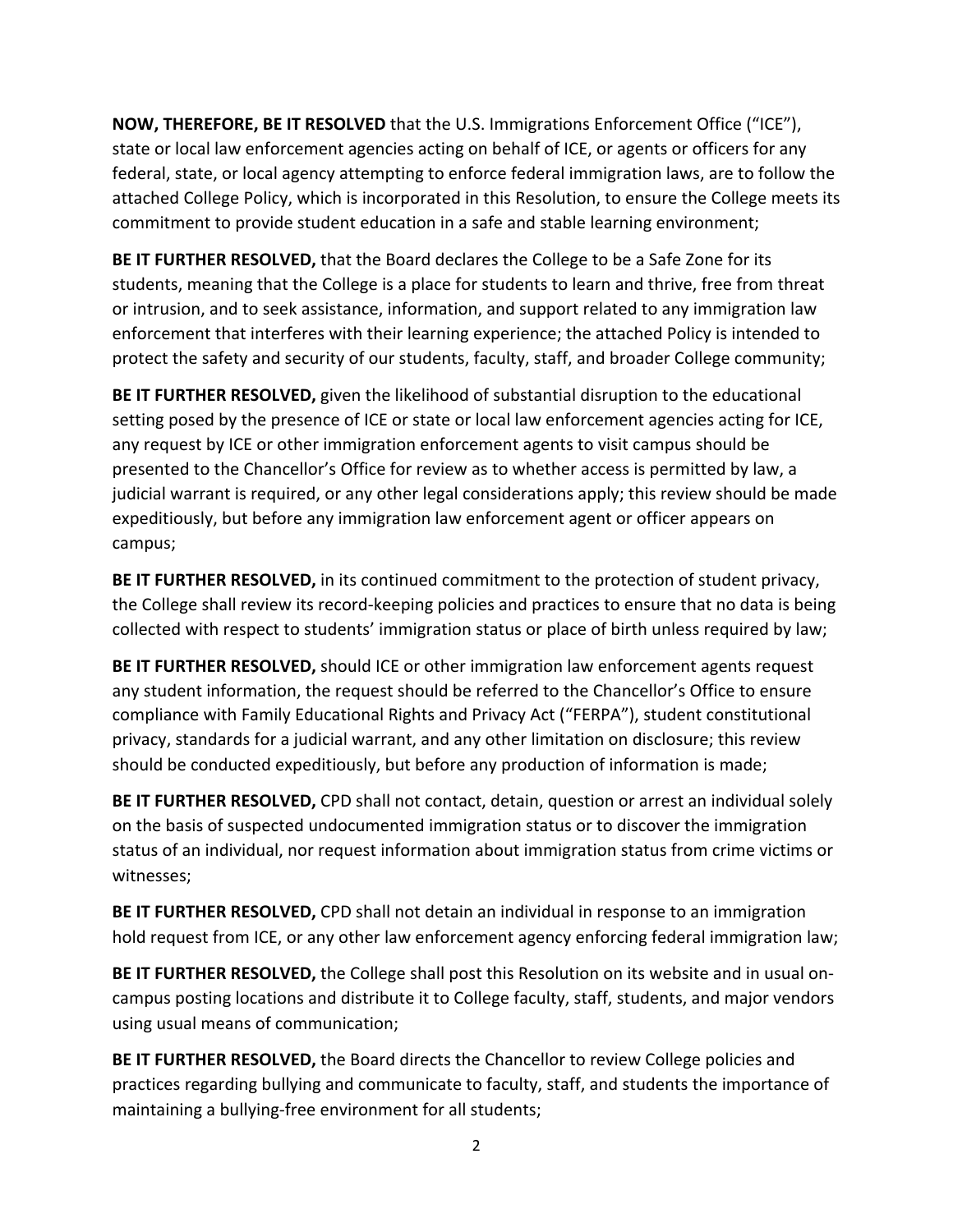BE IT FURTHER RESOLVED, the College shall make available to students materials, workshops, and legal referrals relating to immigration rights;

BE IT FURTHER RESOLVED, the College shall implement a forum for ongoing feedback from students, faculty, and staff about campus climate and additional future actions to protect the safety and dignity of the College community as a Safe Zone;

**BE IT FURTHER RESOLVED,** the Board affirms that faculty and teaching assistants have the academic freedom to discuss this Resolution during class time; and students are to be made aware that counselors are available to discuss the subjects contained in this Resolution; and

BE IT FURTHER RESOLVED, the Chancellor shall report back on compliance with this Resolution to the Board at its next meeting.

[FOLLOWED BY BOARD SIGNATURE PAGE]